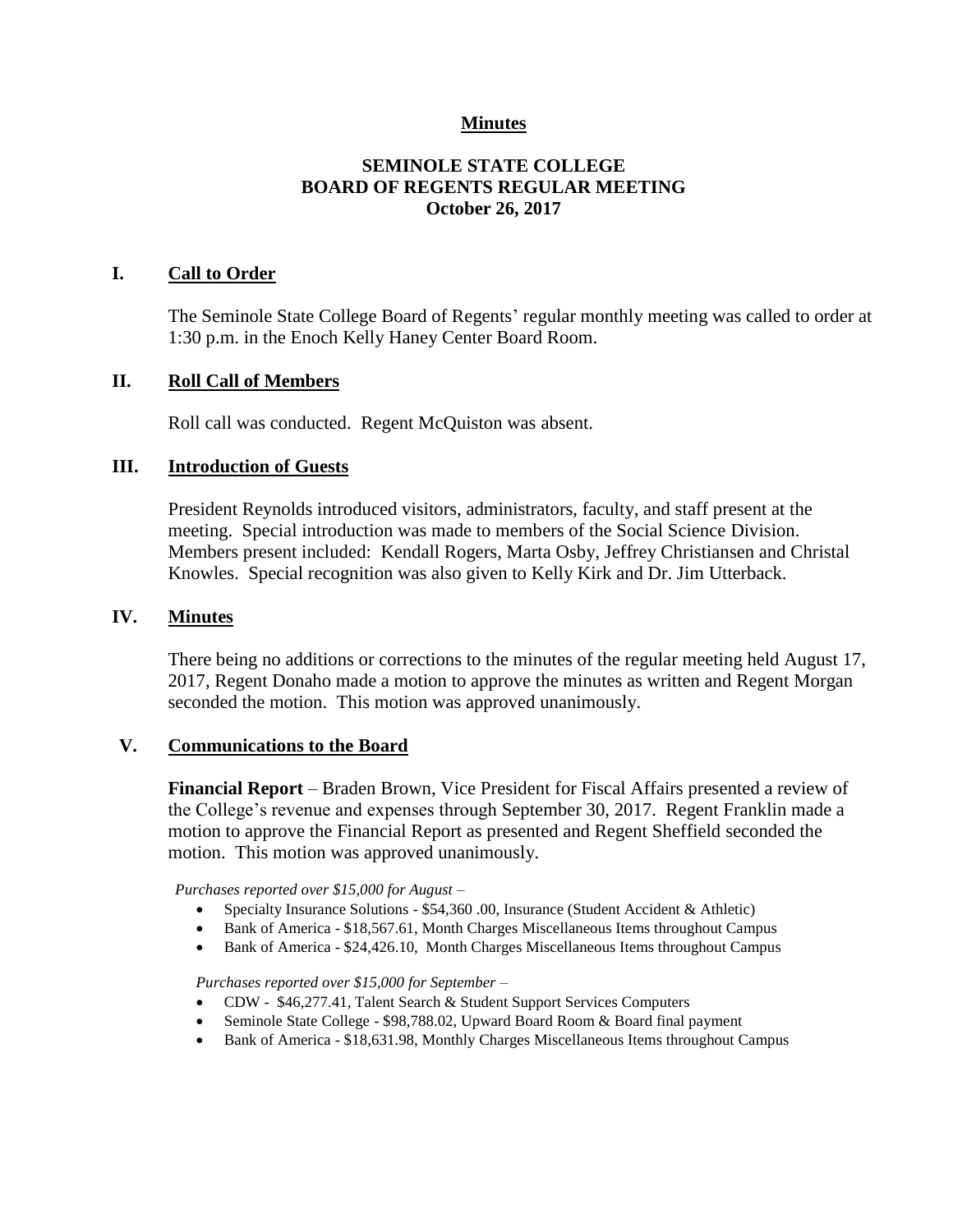**Minutes** SSC Board of Regents Regular Meeting October 26, 2017 Page 2

## **VI. Hearing of Delegations**

None

## **VII. President's Report**

President Reynolds discussed items under the President's Report and the Business portion of the agenda by utilizing a PowerPoint presentation. (See enclosed copy of the PowerPoint presentation)

*Personnel Update* – President Reynolds updated the Board members on one personnel change. Tamara Madden was hired as the Director of Advisement/Title III.

*Campus Activities* – Board members were presented information about several campus activities and events. These were:

- Mr. Kelly Kirk presented the Board with information about the Spring Global Studies trip to Venice, Florence and Rome
- SSC Students viewed the solar eclipse on August  $21<sup>st</sup>$
- SSC Aggie Club held a cookout on August 28<sup>th</sup>
- A SSC Retiree Reception was held on September  $6<sup>th</sup>$
- The Shawnee Region II Basketball Committee was honored by the NJCAA September  $14<sup>th</sup>$
- Constitution Day observance was held on September  $18<sup>th</sup>$  with a game of "Who wants" to be a Constitutionaire?"
- The SSC Booster Club held a cookout on September  $19<sup>th</sup>$
- The Board was given information about student athlete demographics
- The Board was updated on SSC sports teams involved in tournaments and playoffs
- SSC students, faculty and staff gathered supplies for hurricane Harvey victims
- PLC students volunteered at the Oklahoma Academy for State Goals Salute on August 19<sup>th</sup>, visited the OSBI on September 12<sup>th</sup>, traveled to the Chickasaw Cultural Center on September 28<sup>th</sup>, attended the Jasmine Moran Children's Museum Tribute for Mike Turpen on October 13<sup>th</sup> and PLC freshman completed the ropes course at St. Crispin's on September 7<sup>th</sup>
- Regent Marci Donaho and Assistant to the President Mechell Downey attended the ACCT annual Conference in Las Vegas September  $25<sup>th</sup> - 27<sup>th</sup>$
- SSC Faculty presented at the annual RCCA Conference September  $27<sup>th</sup> 28<sup>th</sup>$  in Oklahoma City
- Past SSC presidents Dr. Jim Cook and Dr. Jim Utterback were honored at the annual OACC Conference
- Regent Paige Sheffield and President Reynolds attended the Oklahoma African American Hall of Fame on September 29<sup>th</sup>
- Regent Sheffield, Regent Donaho and President Reynolds attended the OSRHE Regents Education Program on September 19<sup>th</sup>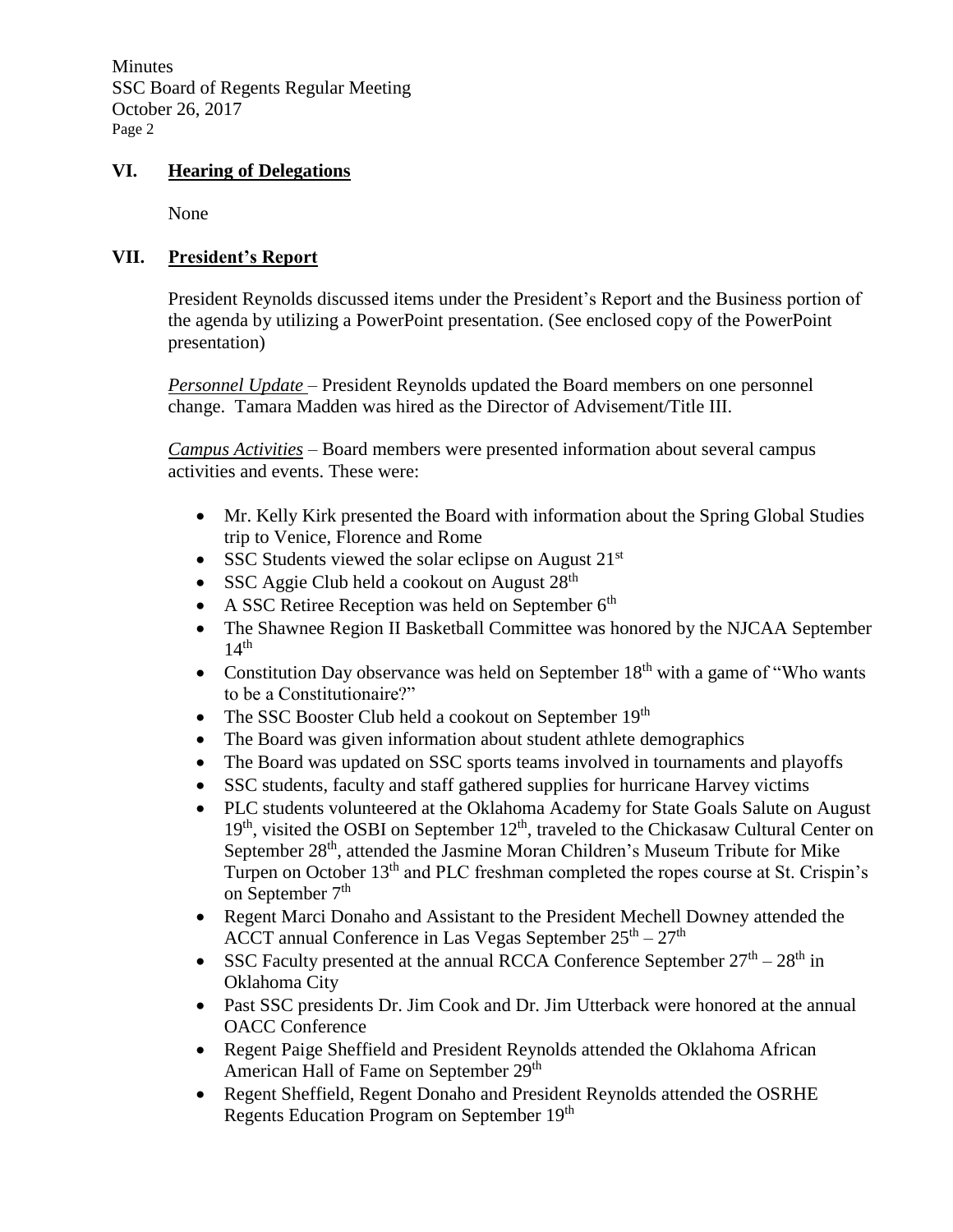**Minutes** SSC Board of Regents Regular Meeting October 26, 2017 Page 3

- The PTK Induction was held on October  $10^{th}$
- Dr. Tom Mills presented the Board with information about the Assessment of Transitional Education and gave them an update on the progress of preparation for the Higher Learning Commission visit
- President Reynolds told the Board about the renewal of Upward Bound Math and Science I and II grants and the renewal of the GEAR UP grant
- Former SSC employee Cynthia Yerby was honored at the Indian Elder Honors banquet on October 3<sup>rd</sup>
- Pianist Peter Simon held a concert at SSC on October  $5<sup>th</sup>$
- SSC Night at the Jasmine Moran Children's Museum was held on October  $10<sup>th</sup>$
- The Baseball Complex Fundraising Planning Committee held a meeting on October  $10<sup>th</sup>$
- The Board members were informed that the Seminole Tourism Council has pledged \$100,000 and the City of Seminole has pledged \$450,000 toward the completion of the baseball complex
- The Seminole Chamber of Commerce honored Crystal Bray as Educator of the Month and Tammy Presley as Support Staff of the Month on October  $12<sup>th</sup>$  as part of the monthly Seminole Chamber Forum
- SSC Student Government officers attended the Student Leadership Retreat on October  $6<sup>th</sup>$
- The SSC Student Government President attended the National SGA Conference in Washington, DC September  $28<sup>th</sup>$  – October  $1<sup>st</sup>$
- SSC Financial Aid Specialist Edie Cathey received the Logan Ware Professional Development Scholarship given by the Southwestern Association of Student Financial Aid Administrators to attend their annual conference
- SSC Students received the AllianceHealth Seminole Women's Volunteer Auxiliary Scholarship
- SSC Student's helped with storm clean-up in the City of Seminole
- President Reynolds presented some student recruitment videos of students and campus
- President Reynolds informed the Board of upcoming events. These were:
	- $\circ$  Trojan Alumni Weekend October  $27<sup>th</sup> 28<sup>th</sup>$
	- $\circ$  OSRHE 2017 Fall Legislative Forum November 15<sup>th</sup>
	- $\circ$  Dan and Andrea Boren Center Ribbon Cutting December  $4<sup>th</sup>$
	- $\circ$  SSC Educational Foundation Holiday Event December 11<sup>th</sup>

## **VIII. Business**

**Acceptance of the FY17 External Audit by Finley & Cook** – President Reynolds presented the Board with a copy of the FY17 External Audit for their review. The Audit Committee consisting of Regents Cain, Donaho and Morgan reviewed the audit before the Board meeting with President Reynolds, Vice President Brown and representatives from Finley & Cook. Dan Bledsoe from Finley & Cook discussed the audit and stated that there were no major concerns. He commended Vice President Brown and his staff on a job well done. President Reynolds recommended approval of the External Audit as presented. Regent Morgan made a motion to accept the FY17 External Audit as presented and Regent Donaho seconded this